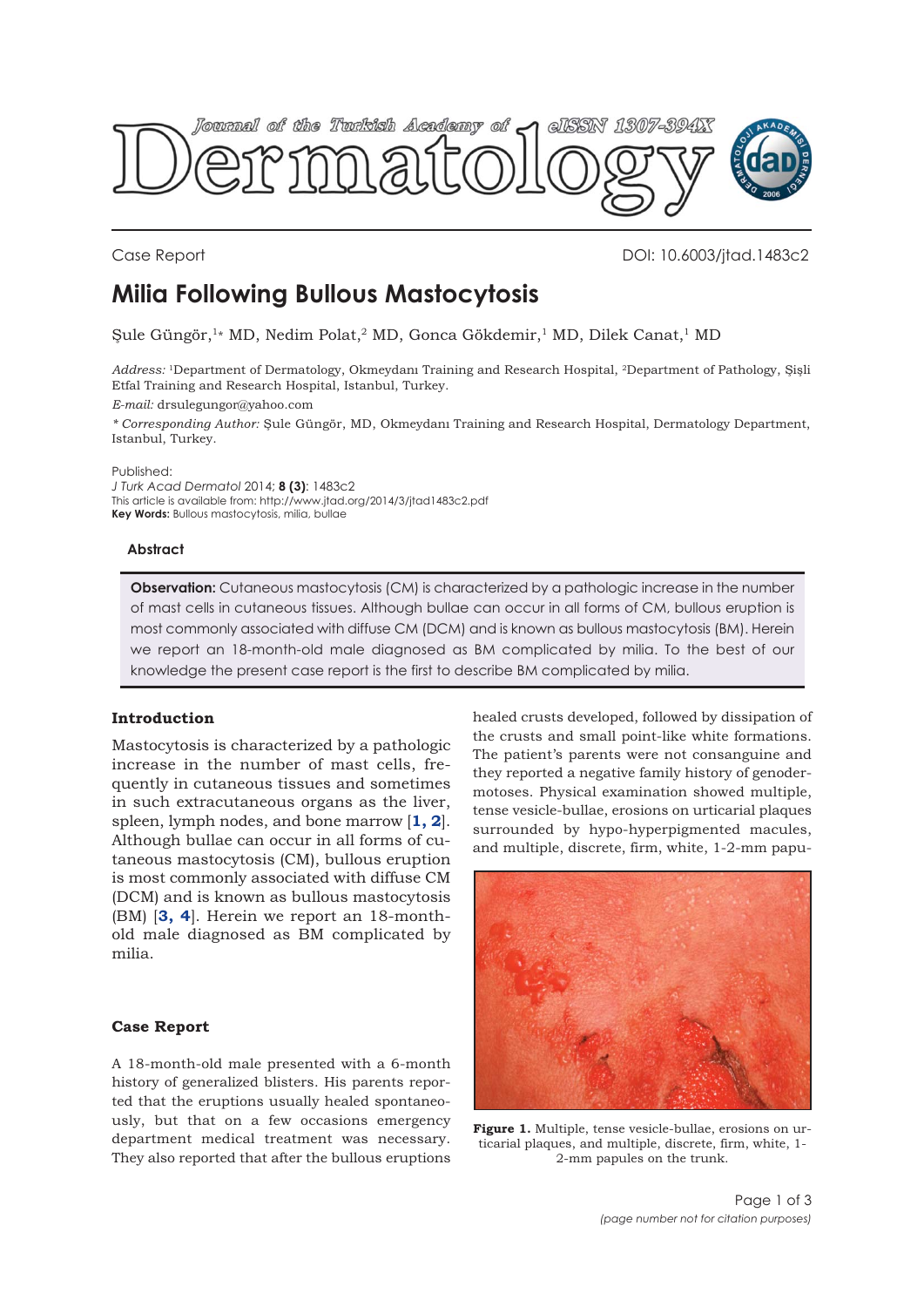*J Turk Acad Dermato*l 2014; **8 (3)**: 1483c2. http://www.jtad.org/2014/3/jtad1483c2.pdf



**Figure 2.** Suprabasal separation (epidermal layer could not be seen), and dense infiltration of mast cells and eosinophils in the papillary and upper reticular dermis. (Hematoxylin-eosin stain; original magnification X 10)

les on the scalp and trunk (**[Figure 1](#page-0-0)**). Additionally, labial and palpebral edema was observed. Darier's sign was noted after rubbing the skin.

In consideration of the diagnoses of epidermolysis bullosa acquisita, BM, and chronic bullous disease of childhood, 2 punch biopsies were performed?1 from the lesional skin and 1 from perilesional normal skin. Histopathological examination of the specimens showed suprabasal separation (epidermal layer could not be seen), and dense infiltration of mast cells and eosinophils in the papillary and upper reticular dermis (**Figure 2**). Giemsa staining showed that the infiltrating cells in the dermis were mast cells (**Figure 3**). Direct immunofluorescence did not show immune deposition. The diagnosis of BM was made on the basis of the clinical presentation and histopathological findings.

Complete blood count, peripheral blood smear, chemistry profile, abdominal ultrasonography, and skeletal X-ray were normal. To suppress the patient's acute systemic symptoms parenteral methylprednisolone (for 3 days), oral antihistaminics and topical antiseptic pomade were prescribed. The patient's parents received counseling about avoiding mast cell degranulators, such as specific foods, medications, allergens, and some physical conditions. As of the time this manuscript was written the patient was being followed-up closely to maintain suppression of systemic symptoms and to evaluate systemic involvement.

## **Discussion**

Although bullae can occur in all forms of CM, they are most commonly associated with DCM [**[4, 5, 6](#page-2-0)**]. When DCM presents as bullous lesi-



**Figure 3.** Mast cells infiltrating in the dermis. (Giemsa stain; original magnificationX40)

ons, it is referred to as BM [**[4](#page-2-0)**]. Bullae can be tense, can contain serohemorrhagic fluid, and can rupture, resulting in erosions and crusts. The blisters are thought to result from serine proteases released by mast cells [**[6](#page-2-0)**].

BM has a poor prognosis, due to its high rate of transformation to systemic mastocytosis [**[3,](#page-2-0) [7](#page-2-0)**]. Even in the absence of systemic involvement; such systemic symptoms as hypotension, anaphylaxis, and severe diarrhea can be life threatening because of the high concentration of mast cell mediators [**[2, 6](#page-2-0)**]. Fortunately, as with other forms of CM the symptoms in patients with BM decrease in severity over time and usually resolve spontaneously between the ages of 15 months and 5 years. But in the literature there are fatal cases probably severe complications due to mast-cell mediators [**[6, 8](#page-2-0)**]. Due to the high rate of systemic involvement and severe anaphylactic reactions such patients should be monitored closely [**[6](#page-2-0)**]. The presented patient did not have any systemic involvement or complications.

The diagnosis of BM is based on clinical features and histopathological findings. Diagnostic confirmation and differentiation from other bullous diseases requires histopathological examination and, sometimes, direct immunofluorescence (DIF) [**[2, 3](#page-2-0)**]. Negative DIF results help rule out epidermolysis bullosa acquisita and chronic bullous disease of childhood.

Various bullous diseases, particularly epidermolysis bullosa and porphyria cutanea tarda, can heal with milia that are known as secondary milia [**[9](#page-2-0)**]. Secondary milia are small epidermal cysts caused by proliferation of epithelium following injury to the dermoepi-